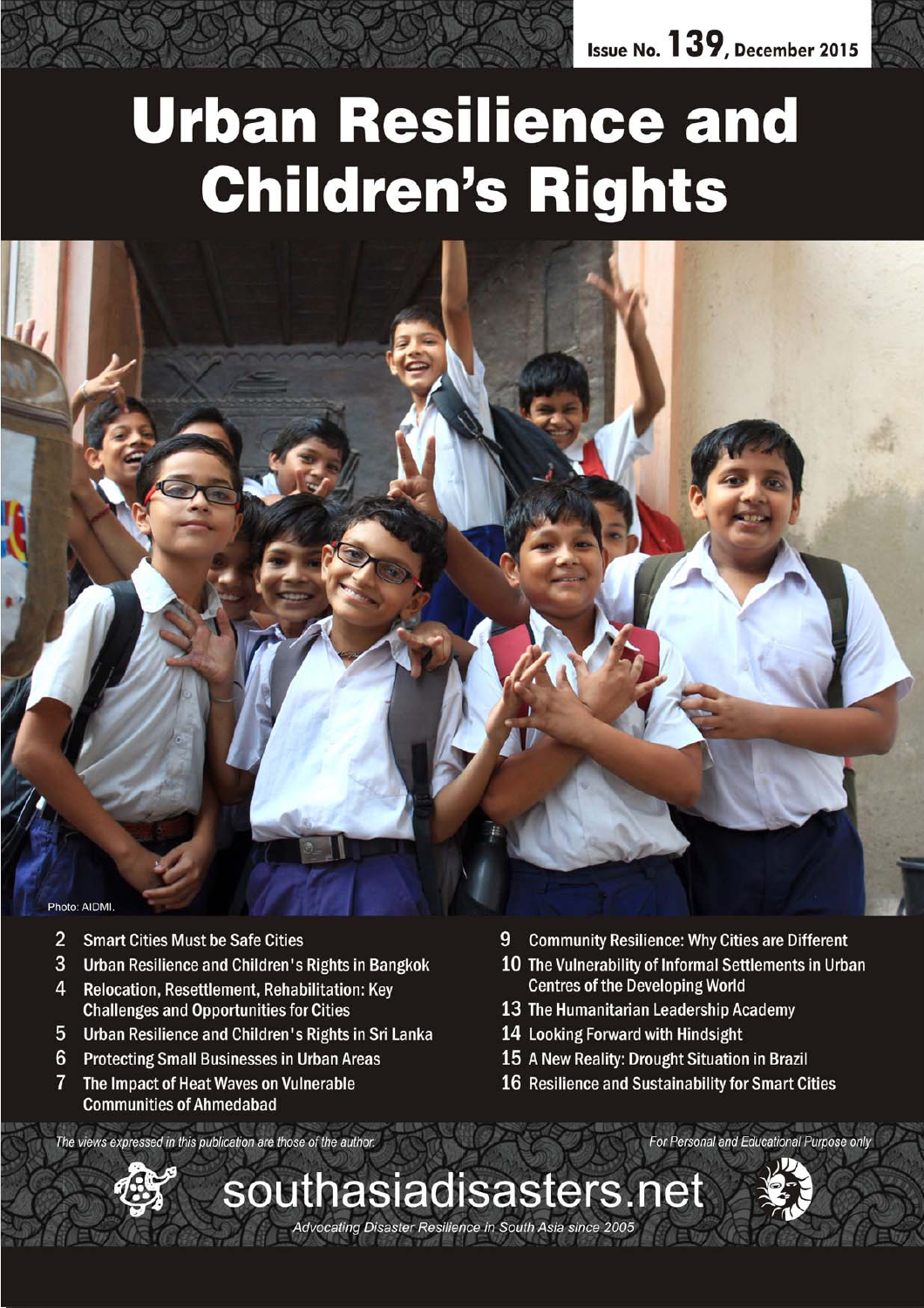### INTRODUCTION

### ABOUT THIS ISSUE

 $A$ s the second most populous<br>  $\ldots$ India's has a greater share of young people in its population than other countries. Almost 65% of India's population is under 35 years of age, of which 39% is18 years or below. Experts call this a demographic dividend. However, the optimism of this dividend is tempered by the dismal fact that more than 8 million children under the age of 6 years live in slums. This exposes a large number of children to a variety of risks. These risks are greatly amplified in the event of disasters, emergencies and climate extremes.

If India is to reap the benefits of this demographic dividend then the rights of children and young people need to be promoted and protected. Urban development and regeneration has been a recurring agenda of successive governments. However, holistic urban development can only be achieved by embedding children's rights to protection and prosperity in India's cities.

This issue of *Southasiadisasters.net* focuses on the theme of 'Urban Resilience and Children's Rights'. As Indian cities are constantly embattled against disasters and emergencies, its children often find themselves to be the victims of abuse, harassment and exploitation. This issue highlights the need for making children's rights to protection against the aforementioned risks indispensable in building 'Smart Cities' that are sustainable and resilient. **– Kshitij Gupta,** AIDMI

# Smart Cities Must be Safe Cities



Cities are complex centres of life, culture, innovation and economic growth. India's disaster profile is alarming with frequent incidents of natural hazards like floods, droughts, cyclones, etc. Approximately 85 percent of Indian landmass is vulnerable to one or more natural hazards, with 68 percent vulnerable to drought, 57 percent to earthquakes, and 12 percent to floods. Estimates by the National Institute of Disaster Management (NIDM) suggest that in India, 50 million people are affected by droughts and 30 million by floods annually. The social, economic and environmental costs of hazards are exorbitant in view of rapid urbanisation and unplanned development being witnessed by cities in India; often leaving them vulnerable. In January 2013 alone, India suffered a loss of over INR 10 billion plus due to the adverse winter weather (TERI, 2014). In wake of various recent disaster events like Uttarakhand floods, *Hud–Hud* cyclone in Vishakhapatnam, Assam floods, earthquake shakes in the Himalayan region, safety concerns and disaster preparedness of our cities is put to question.

The Indian Government through its 'Smart Cities mission' is all geared to building new smart cities which will turn urban centres into more energy efficient, environment friendly, and lively centres for living. However, cities can't be just smart. They must be safe too. Several initiatives have been taken up by the government in the past to strengthen disaster readiness and decrease vulnerability of cities. These include laying out a National Policy on Disaster Management, setting out building codes for earthquake prone areas, awareness generation, and creating a number of disaster management institutions/departments at both national and state levels to strengthen existing infrastructure in disaster–prone areas/states. However, there is still a huge gap in terms of the kind of preparedness that is required given the magnitude of the potential dangers and costs of disaster events in Indian cities. Lack of capacity of the city officials in terms of assessing the risks at the local level and poor communication systems are some of the major challenges faced by the city government in disaster management. The high vulnerability of the cities also arises out of poor enforcement of rules and regulations and inadequate risk mitigation at the state/city levels.

In light of the high exposure to hazard risks and high vulnerability of our cities, it is important that disaster management becomes integral to development planning and smart growth of our cities. Not each hazard must turn into a disaster. Cities must create a pool of data, which clearly show the history of disaster events at each level and the destruction caused. Embedding new technologies for example early warning systems, integrated infra monitoring systems, emergency response systems and proper evacuation mechanisms can significantly help city managers to create an overall safe environment, safeguard city infrastructure and protect citizens in case of disaster events. By way of integrated city planning, capacity building, proper enforcement of the set land use and buildings regime, early warning and increased sensitisation of the communities on risk mitigation; cities can significantly help in reducing the social as well as economic losses arising from such events and moving towards building safer and disaster resilient cities. Community participation and cooperation in times of disaster can also go a long way in mitigating the impacts of disaster events.

> **– Seema Singh,** Research Associate, Sustainable Habitat Division, The Energy and Resources Institute (TERI), New Delhi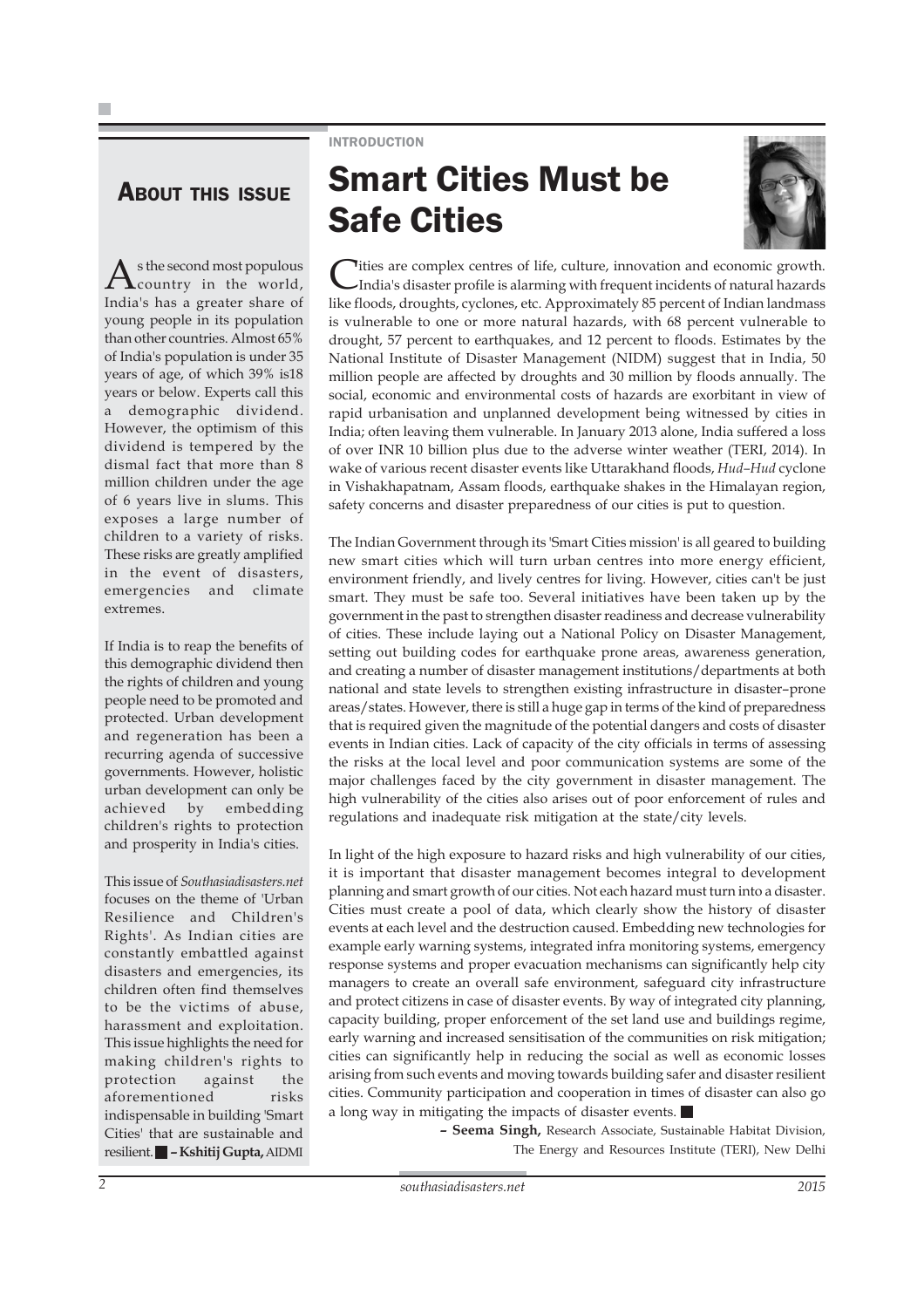### Urban Resilience and Children's Rights in Bangkok

The July 2011 monsoon rains caused Thailand and especially its capital, Bangkok, to experience the worst floods in the last fifty years<sup>1</sup>. The floods caused the death of more than 800 people, 75 of which were children<sup>2</sup>. According to the UNFCCC the major cause for the catastrophic 2011 floods was climate change. The most devastating consequences of the floods were of course suffered by the poorest and most marginalized segments of the population which, in an urban setting such as the city of Bangkok, mainly live in informal settlements. These people face higher risk as they live in spaces which are physically more precarious and vulnerable, such as river banks, and are simultaneously less equipped to recover from the damages cased by floods, which include inundated homes and disrupted livelihoods<sup>3</sup>.

Although, in contrast with other cities in the region, a significant proportion of slum dwellers in Bangkok pay rent, are connected to electricity and thus can expect to be relatively permanent in their surroundings<sup>4</sup> it is once again the poorest families which face the biggest challenges; many do not know how to register themselves as permanent residents, and many, especially "irregular" migrants, choose not to do so for fear of becoming visible<sup>5</sup> and hence deportable. It is the poorest of the poor which lack any kind of safety net; as they cannot access public services and do not have permanent shelters, their vulnerability and precariousness is exacerbated.

Within a household children are particularly vulnerable to the consequences of climate change. Extreme weather events, such as the 2011 floods, kill many children immediately, through drowning or electrocution, and in the longer term, through diseases related to malnutrition, poor water and sanitation<sup>6</sup>.

Thus climate change, understood as a cause for heightened food insecurity and increased malnutrition especially in children, is an obstacle to children's right to "survive and thrive"7; it hampers their right to life, survival and their right to a standard of living adequate to their health and wellbeing.

The 2011 floods in Bangkok not only caused the suspension of thousands of children's right to healthcare, but also to education. In the face of the magnitude of the devastation caused

by the floods over 3000 schools across the country remained shut for over a month<sup>8</sup> so that even the children's right to education was hindered.

Yet, children have the potential of becoming key actors in the struggle for increasing resilience to climate change and its related natural disasters. They can help their communities identify risks and, as UNICEF studies suggest, they have the interest and capacity to engage in the search for adaptation solutions. Children should thus be given space to actively participate in policy making processes<sup>9</sup>. In this optic the global movement "Child Friendly Cities" emerged almost two decades  $ago^{10}$ . The aim of the movement is to encourage the inclusion of children's voices in the creation of livable cities where every citizen, young and old, can exercise their human rights.

Movements like "Child Friendly Cities" are a beacon of hope in imagining a future where everyone, including the most vulnerable children, may be secure and protected in the face of natural disasters. A hope for Bangkok and the world alike.

> **– Costanza Ragazzi,** Bangkok

1 Taylor, Anne. (2011, October, 12). "Worst Flooding in Decades Swamps Thailand". In: *The Atlantic.* Retrieved at: http:// www.theatlantic.com

2 World Vision Asia Pacific. (2013), *Cities Prepare! Reducing Vulnerabilities for the urban poor.* Retrieved at: http:// www.preventionweb.net/files/42643\_42643citiesprepare1.pdf

3 Berquist, Michelle et al. (2015). "Planning for global environmental change in Bangkok's informal settlements" In: *Journal of Environmental Planning and Management.* 58(10). pp. 1712.

4 World Vision Asia Pacific., pp.50.

5 ibid.

6 UNICEF (2011) *Children and Climate Change: Children's Vulnerability to Climate Change and Disaster Impacts in East Asia and the Pacific.* Retrieved at: http://www.unicef.org/eapro. pp. 7.

7 UNICEF *Convention of the Rights of the Child.* Retrieved at: http://www.unicef.org/crc/ index\_30160.html

8 World Vision Asia Pacific., pp.50.

9 UNICEF (2011) pp. 15-17.

<sup>10</sup> For more on this movement see http://childfriendlycities.org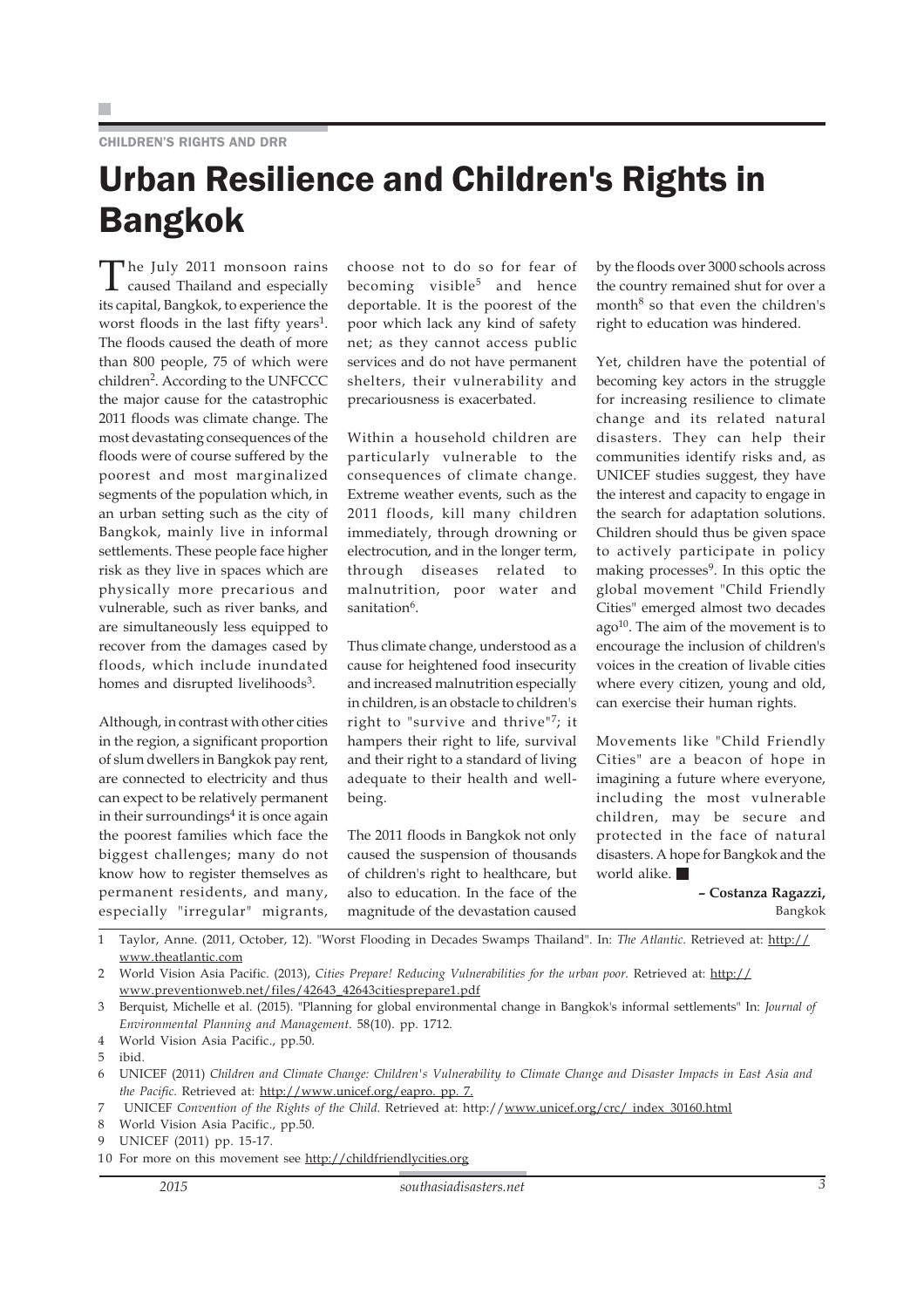#### CITIES AND RESILIENCE

### Relocation, Resettlement, Rehabilitation: Key Challenges and Opportunities for Cities

Historically, individuals, communities and enterprises have located themselves close to economically or socio-politically convenient locations, with limited knowledge of current or future risks. Some of these areas are particularly exposed to risks by virtue of their locations, such as trading ports or fertile river beds. Many existing neighbourhoods are now known to be exposed to high hazard risks, both climatic and tectonic, and in few cases decisions are being taken to relocate them (or themselves). While resettlement could provide a transformational opportunity for reducing long term risks (hazard and other socio-economic) for these people, their neighbourhoods and cities at large, other political and legal concerns often detract the decision makers from this goal and a holistic approach for long term development is not achieved.

Location decisions in the context of resettlements and relocations are based on various market forces, including availability of adequate, acquirable and 'safe' land and current value of the land in question for alternate uses. But each of those decisions have multiple subdimensions. Who defines adequate? What is the availability of subsidised public land versus price one is willing to pay for private land? Safety itself is a subjective term. The location may be safe with respect to currently known risk, but in the context of increasing and intensifying climate risks, will it still be safe in the future? Is it safe for hazard risks versus all other everyday socio-economic risks, and in this context is it safe for individuals versus its safety for the city? Who perceives what risks and



*Open drains outside of relocation site in Sevanagar Madhurvada, Vizag, Andhra*

how do people's perceptions of risks drive market outcomes and vice versa?

*Pradesh (November 2015).*

Often people move voluntarily. What measures are taken such that the new areas they inhabit are less exposed to risks? How can people take informed decisions such that the cumulative outcome of such individual decisions is still beneficial for the cities at large? What instruments can help people to be more resilient to respond and cope with these risks that they could not before? In the context of resettlements and relocations as a corrective or pre– emptive response to hazard risks, what regulations and planning policies can help avoid risk creation? What incentives and disincentives could planning introduce to affect these distortions in inequitable land markets?

Risk is also often used as a pretext to move and evict people, especially when the alternate use of the land they are currently staying at is more

economically viable. Resettlement could be very 'costly' (financially, economically and psychosociologically) and must be treated as a last resort. Only when all other alternatives are understood as more 'costly', and less effective in reducing the 'un-mitigable' risks, that resettlement could be considered. It is for these conditions that there needs to be a better understanding of how then to design such interventions, for most effective, sustainable and equitable outcomes.

Much has been learnt from the resettlement and relocations in the context of developmental projects (ADB, 1995; WB, 2001), the work on climate or hazard related R&R is still recent and limited (de Sherbinin et al., 2011; Ferris, 2012, 2014; Oliver– Smith, 1996; Oliver–Smith & de Sherbinin, 2014). Often the same policies are used for development related R&R are also used in the disaster related R&R with limited understanding of the differences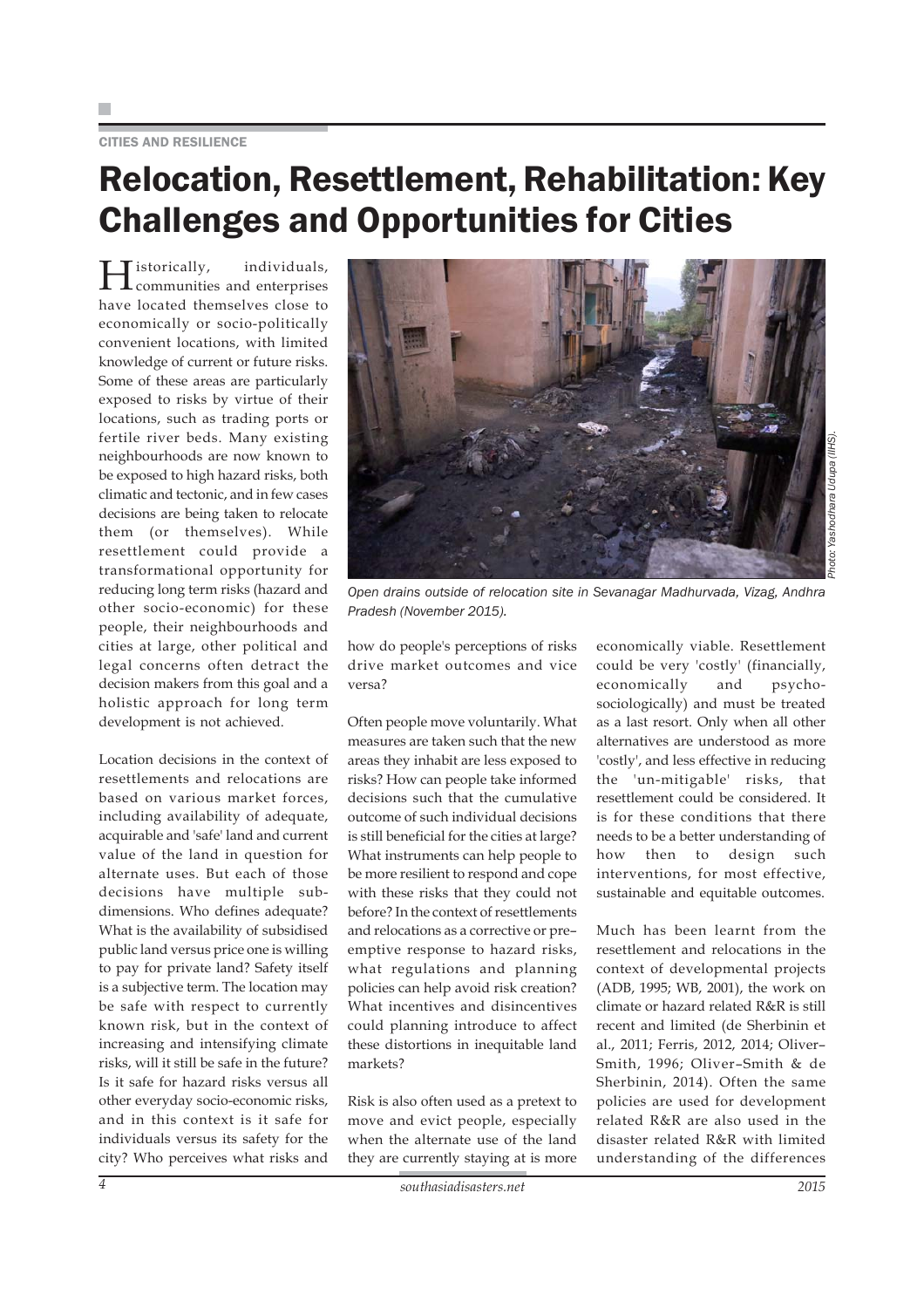between them. There is a further paucity of literature that examines the urban context of R&R. There needs to be more research for the most vulnerable urban centres, particularly in small and medium sized towns, which are often the sites where the most vulnerable are forced to live. Land tenure also is understood very well in the land acquisition context for development projects, but its understanding within the risk discourse seems to be very disjunctive.

India will be predominantly urban by 2030 (World Urbanization Prospects, 2014) and is now shifting its focus from being an agrarian society to largely an urban centric economy with the new national policies on cities (e.g. Smart City Scheme, Atal Mission for Rejuvenation and Urban Transformation, etc.). But at the same time, studies show, that about 76% of the Indian population is exposed to high to medium hazards, of which 29% lives in the 468 cities with population more than one lakh (Jain et al., 2015). In this context of concentrations of people and economy in cities, and growing risks, it is pertinent for the planning agencies to understand ways in which future risk creation could be averted, and current risks are reduced for the most equitable and sustainable outcome.

*Acknowledgement: This note is part of an outline of the research project funded by CDKN called "Reducing Relocation Risks in Urban areas" led by Garima Jain (Indian Institute for Human Settlements) along with Cassidy Johnson (The Bartlertt Development Planning Unit) and Allan Lavelle (FLACSO). For more information on the outputs and projects, please visit: https://www.bartlett.ucl.ac.uk/dpu/ reducing-relocation-risk/*

**– Garima Jain,** Indian Institute for Human Settlements, Karnataka

### Urban Resilience and Children's Rights in Sri Lanka

Sri Lanka has often been described as a tropical paradise. As the golden beaches, the mesmerizing heritage and the breathtaking wild life vie for one's attention, we can say that it is "The grand pageant of Asia". However, Sri Lanka is also plagued by weather related hazards. Like floods, landslides, lightning strikes, coastal erosion and much more. On top of that, Sri Lanka faces one of the world's longest running armed conflicts, one that continues to cause immense suffering and violations of children's rights.

During the period 1974-2004, 2,964,655 people in Sri Lanka were affected by floods, highlighting the country's vulnerability to low-frequency but high impact events. $1$  With more than half its population likely to live in cities by the year 2020, Urban Resilience is becoming an increasingly important concept in the present era. The Sri Lankan government — with the help of the United Nations — is taking a serious measures and initiatives towards urban resilience. Overcoming the flood problem, the government has undertaken several strategies like improving the drainage infrastructure through the 'Metro Colombo Urban Development Project'2. One of the foremost urban development initiatives of the government in recent years has been the uplifting of underserved settlements through the provision of new housing. This is to ensure that there will be minimal disruption to peoples' lives. The urban development plans being drawn up for many of other cities will ensure that they are all greatly improved in the times to come.

Studies show that over two decades of armed conflict has meant that

today's children have grown up experiencing only a conflict situation with insecurity, violence, physical and emotional trauma and material deprivation.3 A situation of violence and insecurity often disregards the rights of children as an affected group. The Government of Sri Lanka recognizes that the quality of childhood has tremendous influence on the development of the individual. Therefore, it is implementing the **National Child Protection Policy**<sup>4</sup> which will aim to create a protective and caring environment, where girls and boys are free from violence, exploitation, and unnecessary separation from family.

At last, we all know that the Sri Lankan government has made strenuous efforts towards urban resilience. They are also trying to change the way children are viewed and treated. But as Albert Einstein once said *"All that is valuable in human society depends upon the opportunity for development accorded to the individual."* Since, the achievements of a nation are nothing but the combined efforts of each individual, therefore it is imperative to provide each child with the opportunity to realize his or her fullest potential as an individual. **– Alaa Sagaa,** Sri Lanka

1 Ministry of disaster managementreports-hazard profile of Sri Lanka

- 2 The Metro Colombo Urban Development Project, http:// www.worldbank.org/projects/ P122735/metro-colombo-urbandevelopment-project?lang=en
- 3 AMARAKOON, L., 2002. Armed Conflict and Sri Lankan Children. Colombo: Save the Children.
- 4 National Child Protection Authority Ministry of Child Development and Women's Affairs October 2013, 20Child%20Protection%20Policy%20- %20final%20-%202013.10.4.pdf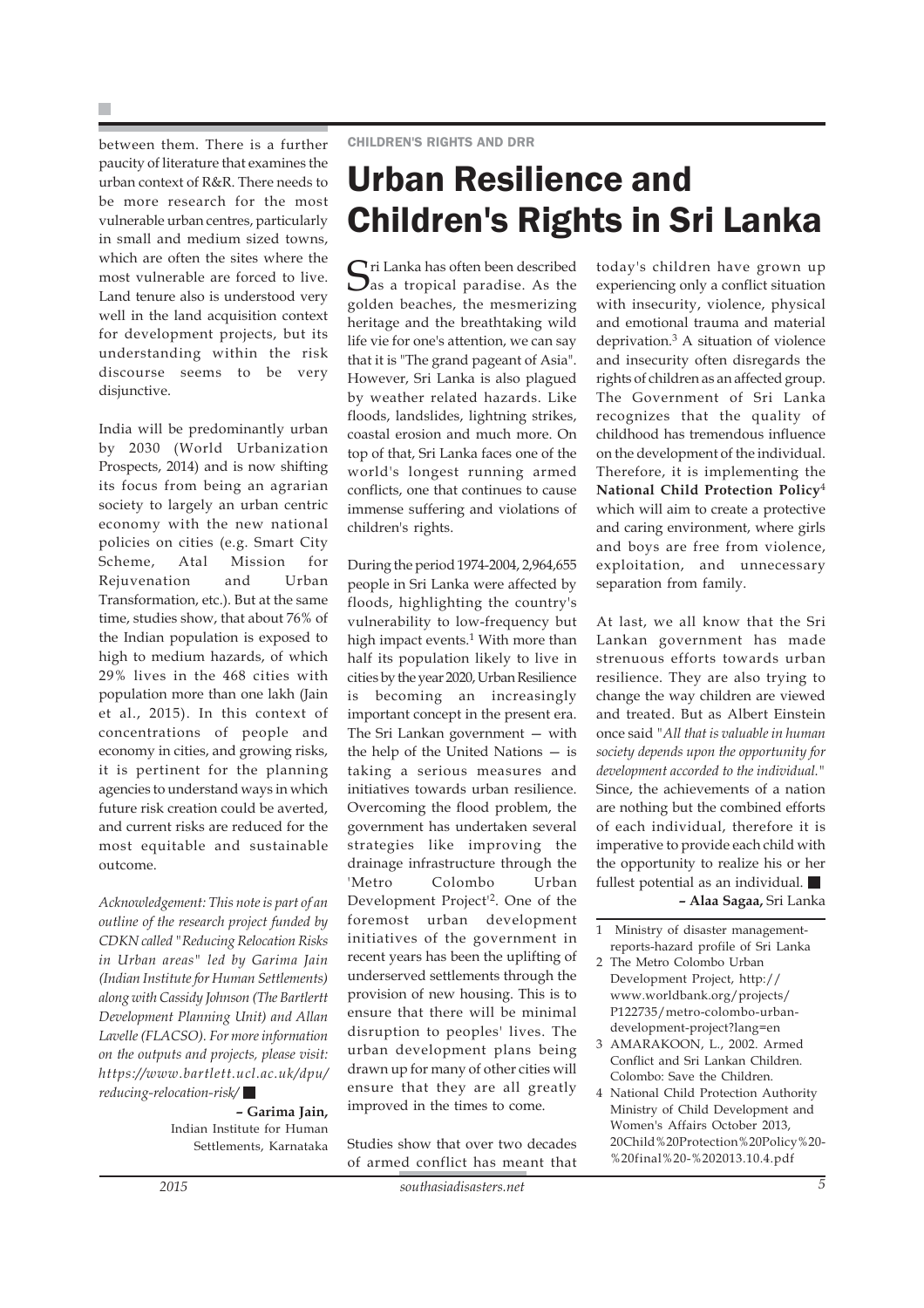#### ENTERPRISE AND DRR

### Protecting Small Businesses in Urban Areas: From Disaster Response to Risk Reduction



Round Table discussion on<br>Linking Disaster Risk 'Linking Reduction with Risk Transfer' was held on 21st July, 2015 at the conference hall of Assam State Disaster Management Authority (ASDMA). Various stakeholders including humanitarian agencies, government officials, insurance companies and small businesses of Guwahati participated in the discussion. Assam, which has actively addressed the priorities of Hyogo Framework for Action (HFA) for Disaster Risk Reduction (DRR) at the local level, is now moving further for linking disaster risk reduction with risk transfer. "The biggest challenge in disaster response for us has been lack of coordination and contribution from all stakeholders. There is a need to work towards bridging this gap. The issues and challenges must be resolved with initiative and commitment from all stakeholders", said by Mr. A. K. Chetia, Deputy Chief Executive Officer, ASDMA during the opening remarks.

"The overlap between disaster risk and climate risk cannot be ignored. The frequency of climatic events and rapid and uncontrolled urban development needs to be addressed by all stakeholders together. It is high time for climate compatible development, said Mrs. Nandita Hazarika, ASDMA. The discussion moved ahead towards a concrete action plan that considers the linkages of climate risk in context of Guwahati city.

"We have been a strong advocate for the protection of street vendors and urban risk reduction cannot be visualized without involving them", said Mr. Simanta Sarmah, head of a Guwahati based NGO called sSTEP (society for Social Transformation and Environment Protection). Small businesses shared the experience of dealing with climate risk and the coping mechanisms that they have adapted.

The round table discussion also had a special session on findings from a

recent survey on the effect of disasters on small businesses with focus on disaster response and adaptation to climate change in Guwahati. The survey revealed some interesting facts about their coping mechanisms: like 53% of the respondents use their savings; 37% sell their assets and 9% take loans to recover from any disaster. This fact reflects the lack of protection measures for small (informal) businesses. This is in contrast to the contribution — 56% in GDP — by informal economy at national level. Also in post-disaster situations, these small informal businesses contribute to the recovery of the local economy. This is based on the stories shared by small businesses. "The round table discussion has given an opportunity to raise issues and arrive at an agreeable solution for reducing risk of the urban poor particularly the urban small businesses in Guwahati", said Mr. Vishal Pathak, representative from Gujarat based All India Disaster Mitigation Institute.

**– Vishal Pathak,** AIDMI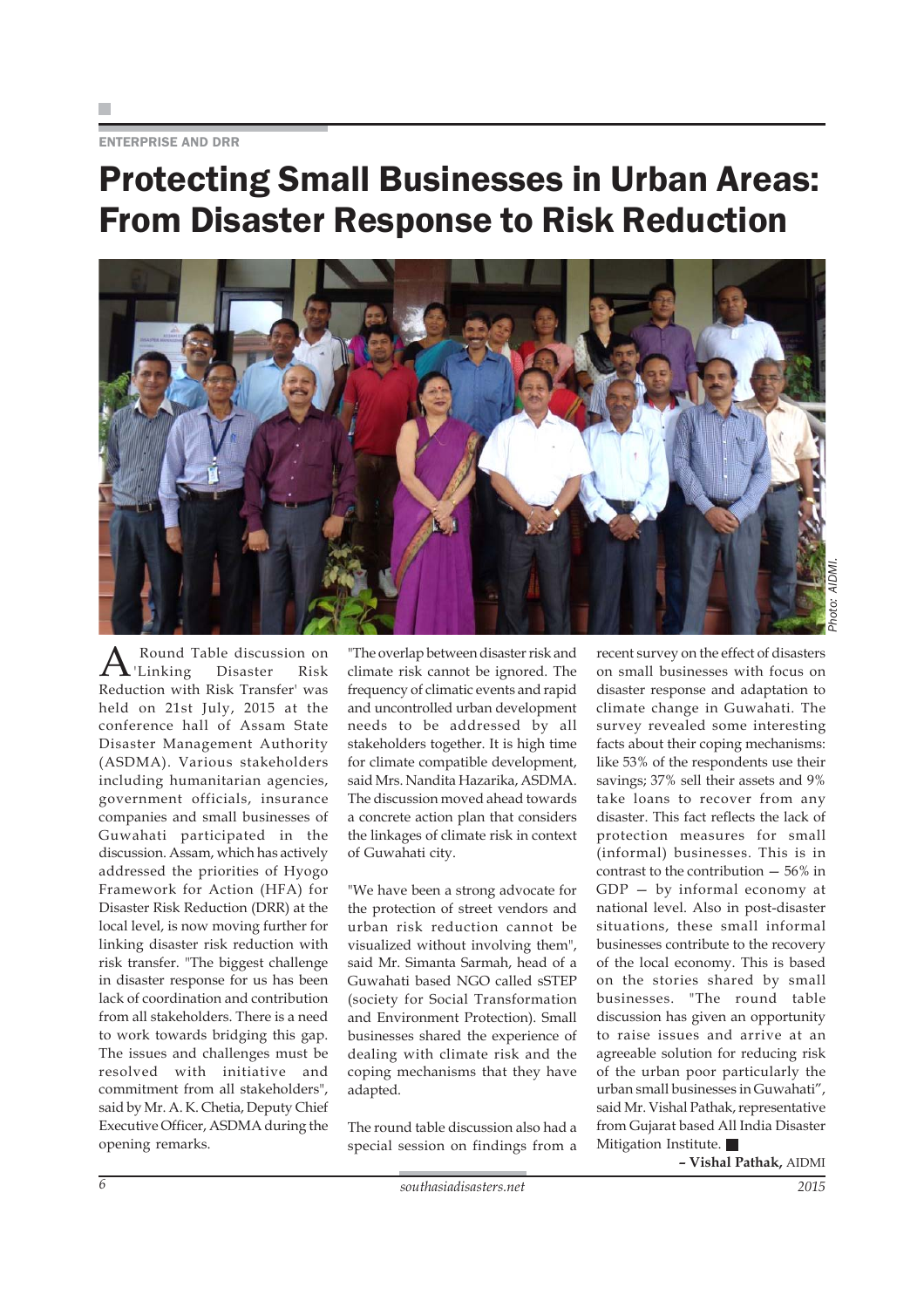CLIMATE CHANGE AND DRR

### The Impact of Heat Waves on Vulnerable Communities of Ahmedabad

The All India Disaster Mitigation Institute (AIDMI) has carried out research to measure the impacts of the 2014 heat waves on the vulnerable individuals of Ahmedabad, Gujarat, India. The study looks at vulnerability on a small scale, with 42 informants; the study provides an insight in to the thoughts and concerns into some of the most vulnerable to heat waves.

Despite claiming many lives and causing countless people to become ill, heat waves in India have rarely been taken seriously. Therefore the purpose of this report was to expose how powerful these heat waves can be and highlight their deadly impact on the welfare of cities and communities. The data was collected from people who work in professions that require constant exposure to heat. These include vegetable vendors, auto repair mechanics, cab drivers, construction workers, road side kiosk owners etc. This report exposed how socio–economic status is intrinsically linked with vulnerability to climate extremes and hazards.

The data from the aforementioned group was collected through a detailed questionnaire. The analysis



of the data reveals several interesting and enlightening facts about how heat waves are perceived by the respondent group, how they impact them and what the respondents deem as the best measures to counteract the ill-effects of a heat wave.

**Results:** The questionnaire produced some fascinating data about the vulnerable perception of heat waves.



One of the most interesting results was when respondents were asked whether heat waves affected their income a massive 38% responded with a yes. This is hugely disconcerting as the respondents already belong to the informal sector with infamously low incomes. It also exposes that even when heat waves do occur, people such as the respondents in this study, would still continue to expose themselves to the heat as a matter of survival. This result highlights the importance of taking the impact of heat waves on livelihoods seriously. For people who are barely surviving, the predicted increased heat in the very near future could have horrific consequences. It is arguably not just the heat directly that will damage lives but also the direct damage to livelihoods.

The research also revealed that every single respondent had felt an impact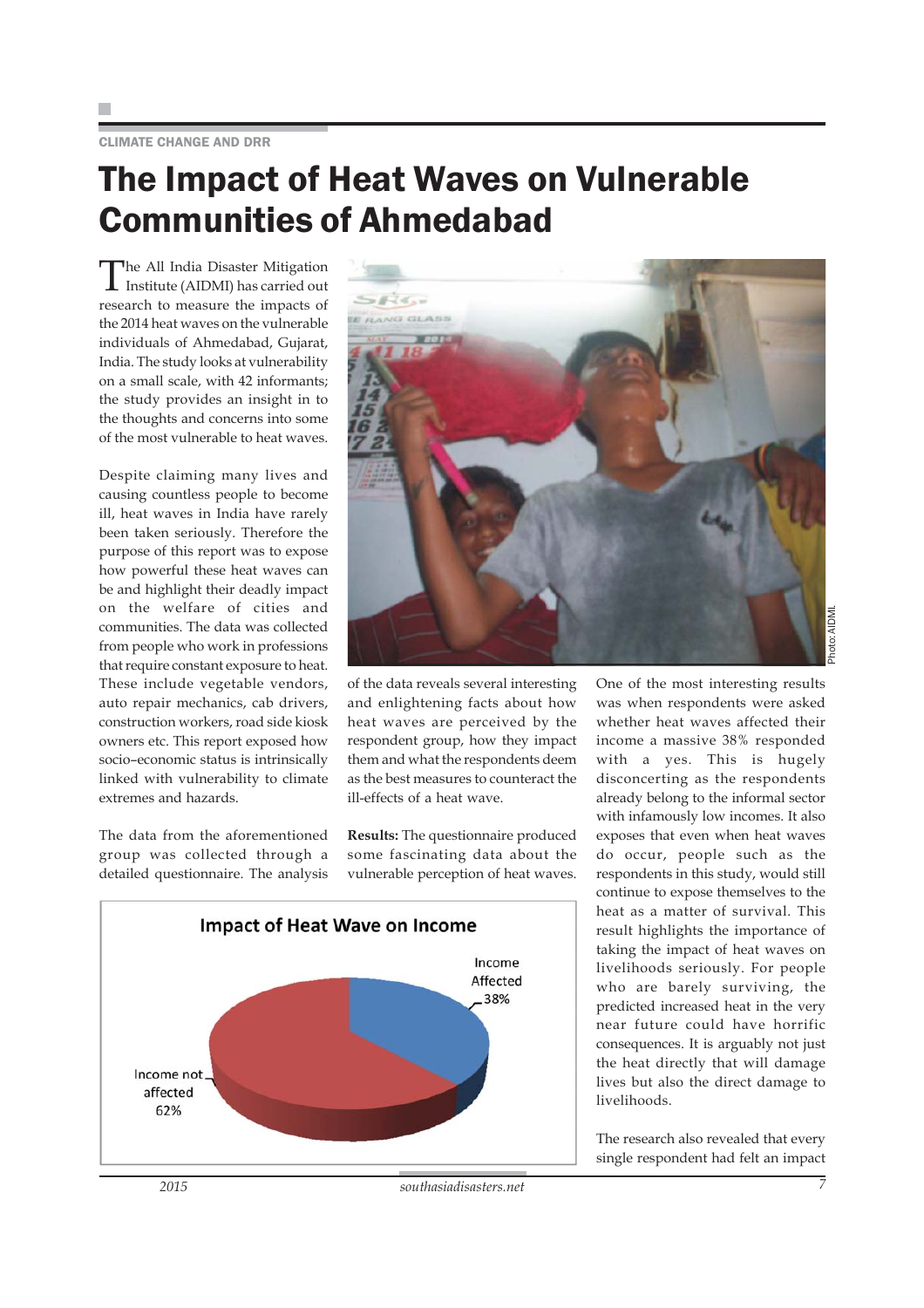on health. Of all the health hazards sweating and weakness was identified as the health impact with the highest incidence (19%) followed by heat rashes and cramps (17%). This is a startling statistic as it is clear that not enough precautions are being taken to protect their health.

#### Heat Wave Plan

Along with primary data collection the study also looked into the Heat Wave plan created by the Ahmedabad Municipal Corporation (AMC). This plan, which is the first of its kind in South Asia, is founded on the principle of 'Awareness Generation' to combat the adverse effects of a heat wave. It rests on raising public awareness of extreme heat. This awareness raising exercise is complemented by training medical staff and community workers in the city to effectively respond to heat related illnesses. This plan strongly advocates and entails an interagency response effort when heat waves hit. One of the most interesting features of this Heat Action Plan of the AMC is that people will be issued weather alerts through mobile phones. Through this plan, the AMC hopes to raise the awareness of the people on heat strokes and their precautions.

Similarly, as per the findings of a survey by the Indian Institute of Public Heath during the last heat wave, 10% of all construction workers were hospitalised due to heat related sickness. The slums of Ahmedabad also reeled under the spell of heat wave in 2010 and as a result have emerged a focus group targeted by this plan.

#### Key Lessons and Recommendations

**Recognize Heat Wave as a major Health Risk:** The primary and secondary data collated and analysed in this research effort serve as evidence to the detrimental impacts of a heat wave on human health. However, authorities have not considered heat waves as a disastrous events. There is a lack of a thorough degree of preparedness when it comes to tackling heat waves as evidenced in earthquake and flood preparedness. This report strongly recommends that the detrimental impacts of a heat wave be given due priority at the institutional level and necessary counter measures (such as the up scaling of Ahmedabad Heat Action Plan) should be evolved and refined upon.

**Emulation of good practices by other cities:** The Ahmedabad Heat Action Plan is the first of its kind in South Asia. This plan, based on robust scientific research was aimed at building and raising public awareness to the risks of extreme heat by training medical and community workers on the ailments induced by heat and by improving inter-agency communication and coordination. This report recommends that such research efforts be emulated by other Indian cities that routinely reel under the adverse effects of heat waves

**Strengthening of Interagency Communication is key to a successful heat action plan:** The secondary research for this study revealed that there is limited interagency communication as evidenced in the limited communication between municipal agencies, hospitals and the general public. But the Ahmedabad Heat Action Plan has tried to facilitate a degree of unity in communication between the various agencies. Formal communication channels between different agencies have improved due to this plan as shown in the following figure.

*In conclusion* the study raises several points about heat waves in Ahmedabad. It reveals the opinions and worries of the local people and highlights what they believe the most productive solutions are. It also exposes interesting data about the extent heat waves affect livelihoods and also the damage to health. The study looks in detail at the heat wave plan; which illustrates the importance of recognising heat waves as a major health risk and the need to improve interagency communication through different media.

The study also exposes gaps in data and can be used to do further more extensive studies on the impacts. **– Grace Bears,** AIDMI

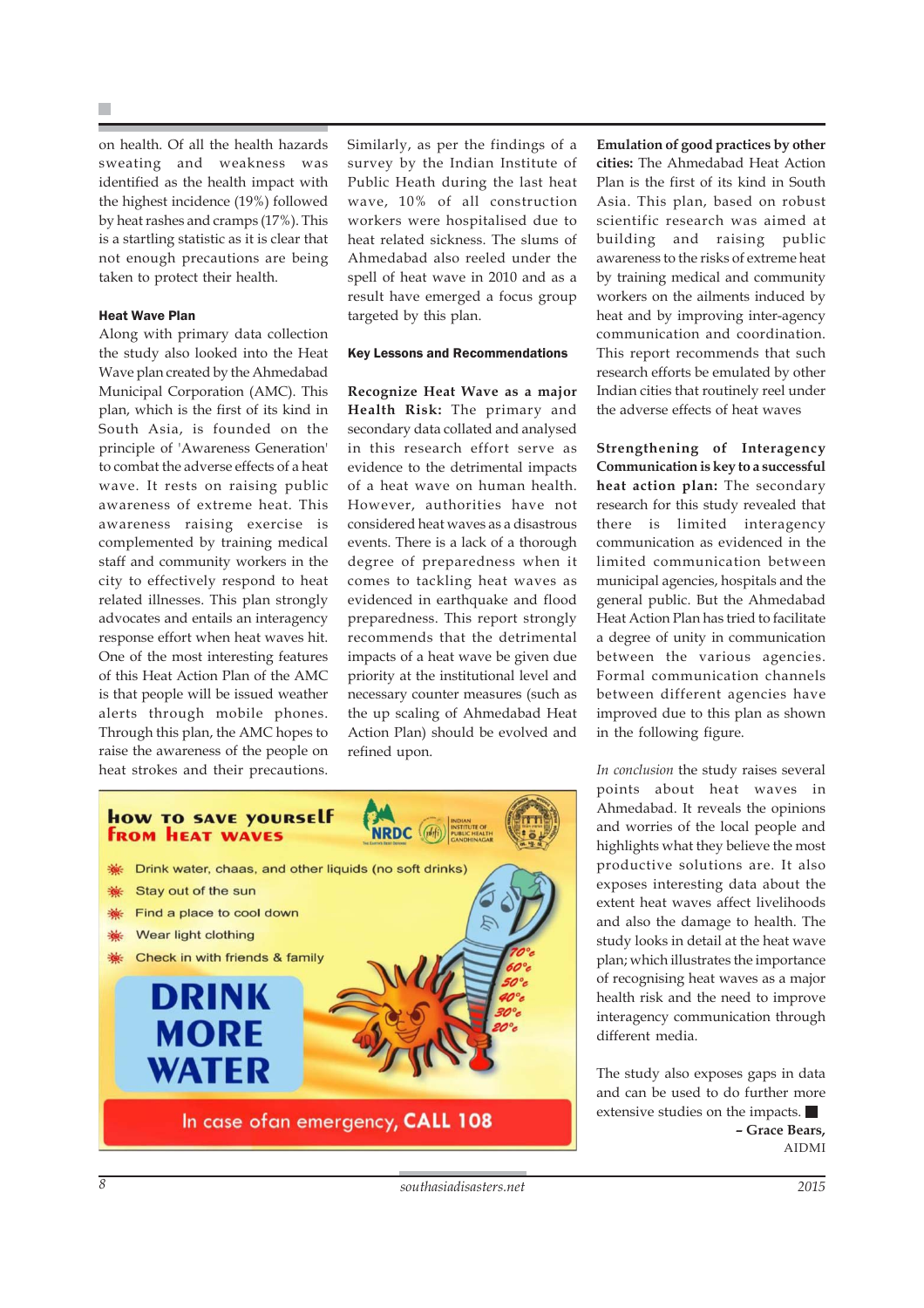#### COMMUNITY RESILIENCE

### Community Resilience: Why Cities are Different

*A case of Kampala City — A combination of factors that have hindered resilience*

Kampala, the Capital City of Uganda has an urban population of 1.936 million (2015) which is 16.1% of the total population, with an annual rate of urbanization standing at 5.43%. These population figures show that a large percentage of the country's population is resident in a space of 189 km<sup>2</sup> with a population density of 9,429.6 persons per km2.

Traditionally, Kampala was a city of seven hills, but over time it has come to have a lot more, due to the increased rate of development, there have been several high rise buildings constructed within the same location. This has largely led to loss of green spaces in Kampala city. Kampala has a tropical rainforest climate under the Köppen–Geiger climate classification system. Another facet of Kampala's weather is that it features two annual wet seasons. There is a long rainy season from August to December and a short rainy season from February to June. However, the shorter rainy season sees substantially heavier rainfall per month, with April typically seeing the heaviest amount of precipitation at an average of



*A flooded building in Kampala city suburbs after a heavy downpour in January 2008. Source: http://m-consult.blogspot.com/2008/01/plan-uganda-pmtct-plus-changing-lives.html*

around 169 millimeters (6.7 in) of rain.

Environmental issues in Uganda include; draining of wetlands for agricultural use; deforestation; overgrazing; soil erosion; water hyacinth infestation in Lake Victoria; widespread poaching to mention but



a few. Of relevance to Kampala city is the drainage of wetlands which play a vital role in flood control.

Situations leading to natural disasters in Uganda are largely centered on precipitation; that is too much of it or lack of it. In Kampala city for instance, floods and the impact of floods have become worse over the years. Over population, increased runoff, unpredictable rainfall patterns have led to increased losses due to flooding.

The upscale urban areas built on the seven or more hills do not feel the effect of flooding as much as the persons that live in the low lying areas (wetlands that have been drained).

Uganda as a country also boasts of having very good laws and policies. Protection of the environment is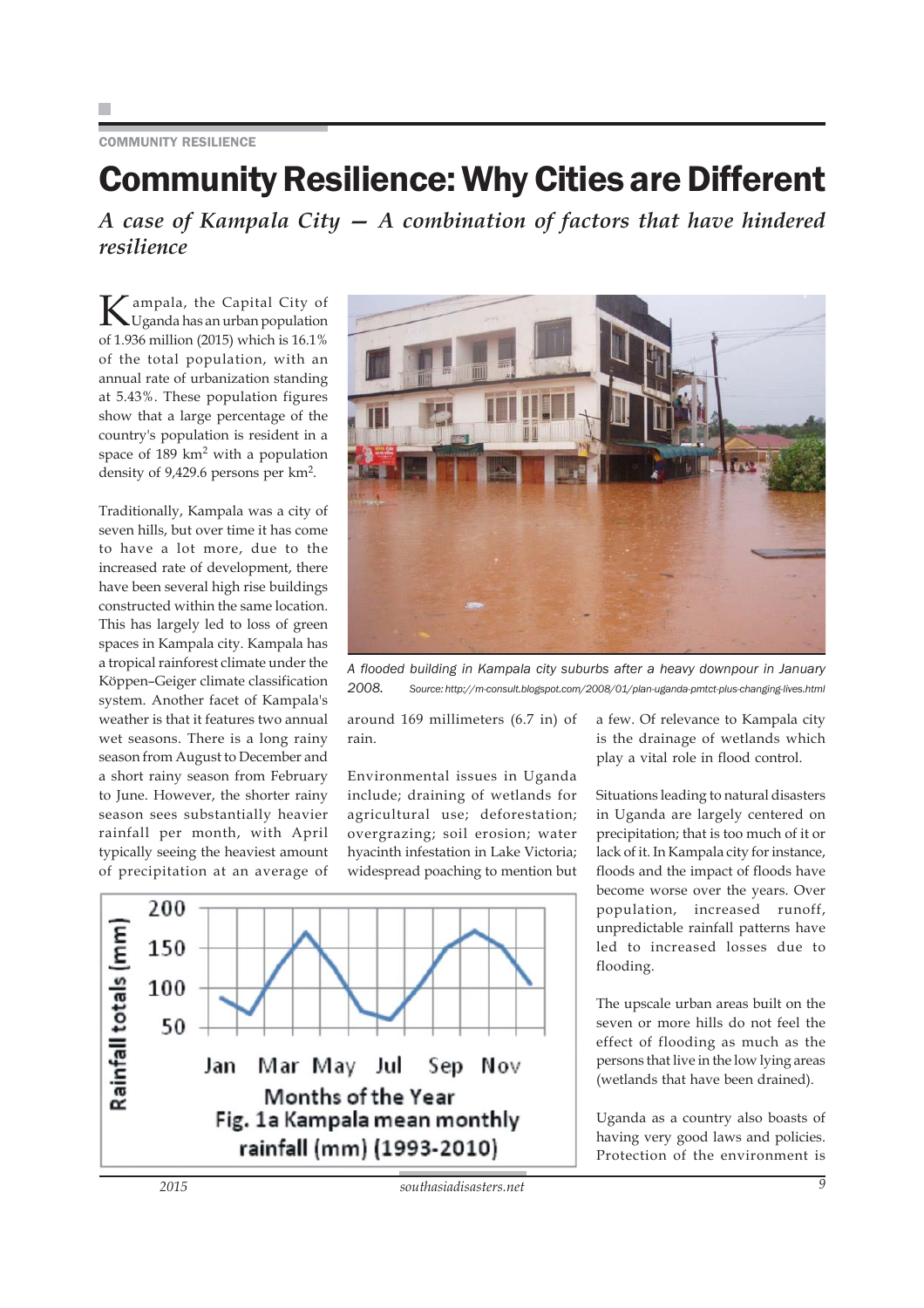enshrined in Uganda's Constitution of 1995 and subsequent laws; The National Environment Act 1998, The National Environment (Wetlands, River banks, lakeshores Management) Regulations, The National Environment (Hilly and Mountainous areas) Regulations, to mention but a few.

Despite all these building blocks for Disaster Risk Reduction, the people of Kampala city have paid the price of non–enforcement of these laws both in loss of lives as well as loss of property.

Kampala city that is faced with issues of flooding can benefit from the following interventions that may not have exorbitant costs:

- Rain water harvesting, to contribute to the reduction of runoff
- Establishment of open green spaces which also contribute to storm water management
- Promote reuse of urban waste water to reduce pressure on wetlands and free fresh water for higher value uses
- Implementation of a drainage enhancement plan and community sensitization on the importance of having clear draining
- Enforcement of existing policies, laws and regulations to arrest further degradation.

In order for the resilience of the people of Kampala city to be enhanced, a combination of ecosystem restoration, environment management, community awareness and enforcement of existing regulations would be required. A holistic approach has to be taken for all actions to be effective. One action cannot work in isolation of another; this necessitates all stakeholders concerned with the different aspects to put in near to equal energy in each component. Focus on 'green solutions' will be more cost effective that focusing on 'grey solutions' in a developing country where there are several competing priorities like health, livelihoods, safe water, education, etc.

> **– Enid Kabasinguzi Ocaya,** DRR and Community Resilience Manager, World Vision Uganda

#### SLUMS AND DRR

### The Vulnerability of Informal Settlements in Urban Centres of the Developing World

Informal settlements are<br>particularly vulnerable to the particularly vulnerable to the adverse impacts of natural hazards. This article elaborates upon the vulnerability of slum dwellers created by their exposure and biophysical conditions along with their chronic and acute societal conditions. Furthermore, it explains how historical processes have changed and shaped the vulnerability of people living in these communities, showing how they have been disenfranchised compared to the formal community. It is suggested that for improvements to happen, disaster management plans need to be flexible to the differential

vulnerabilities of slum dwellers and more importantly, there needs to be greater consideration given to their situation and their ideas in the political decision-making process.

#### The Global Magnitude of the Problem

*"In 2012, 863 million urban residents in the developing world were living in slum conditions – up from 650 million in 1990 and 760 million in 2000." — The UN Millennium Development Goals Progress Report 2013.*

In the developing countries of Asia, megacities such as Mumbai, Shanghai, and Jakarta have shifting dynamics, in terms of higher

population density, infrastructure, networking, information, and connectivity, $1$  and can be considered 'incubators for disasters'2 as they are mostly located in coastal areas. The changing characteristics of global and local environmental processes further aggravate the risk of extreme natural events, $3$  with the most severe problems of environmental health occurring in the urban periphery and inner slum areas.4

In the 1980's, 90% of urban household growth took place in slums in South Asia.5 Included here are areas that were originally left vacant because they were considered hazardous and

3 Pachauri, Rajendra K. "Climate change 2007. Synthesis report. Contribution of Working Groups I, II and III to the fourth assessment report." (2008).

4 Tran, Pham Gia, and Roger Few."Coping with floods in the Mekong Delta, Viet Nam." Flood hazards and health: responding to present and future risks. London: Earth Scan (2006): 128Á45.

5 Davis, M. (2006). Planet of slums. New Perspectives Quarterly, 23(2), 6–11.

<sup>1</sup> Chatterjee, Monalisa. "Slum dwellers response to flooding events in the megacities of India." Mitigation and adaptation strategies for global change 15, no. 4 (2010): 337–353.

<sup>2</sup> Handmer, John W., and Stephen Dovers. The handbook of disaster and emergency policies and institutions. Earthscan, 2007.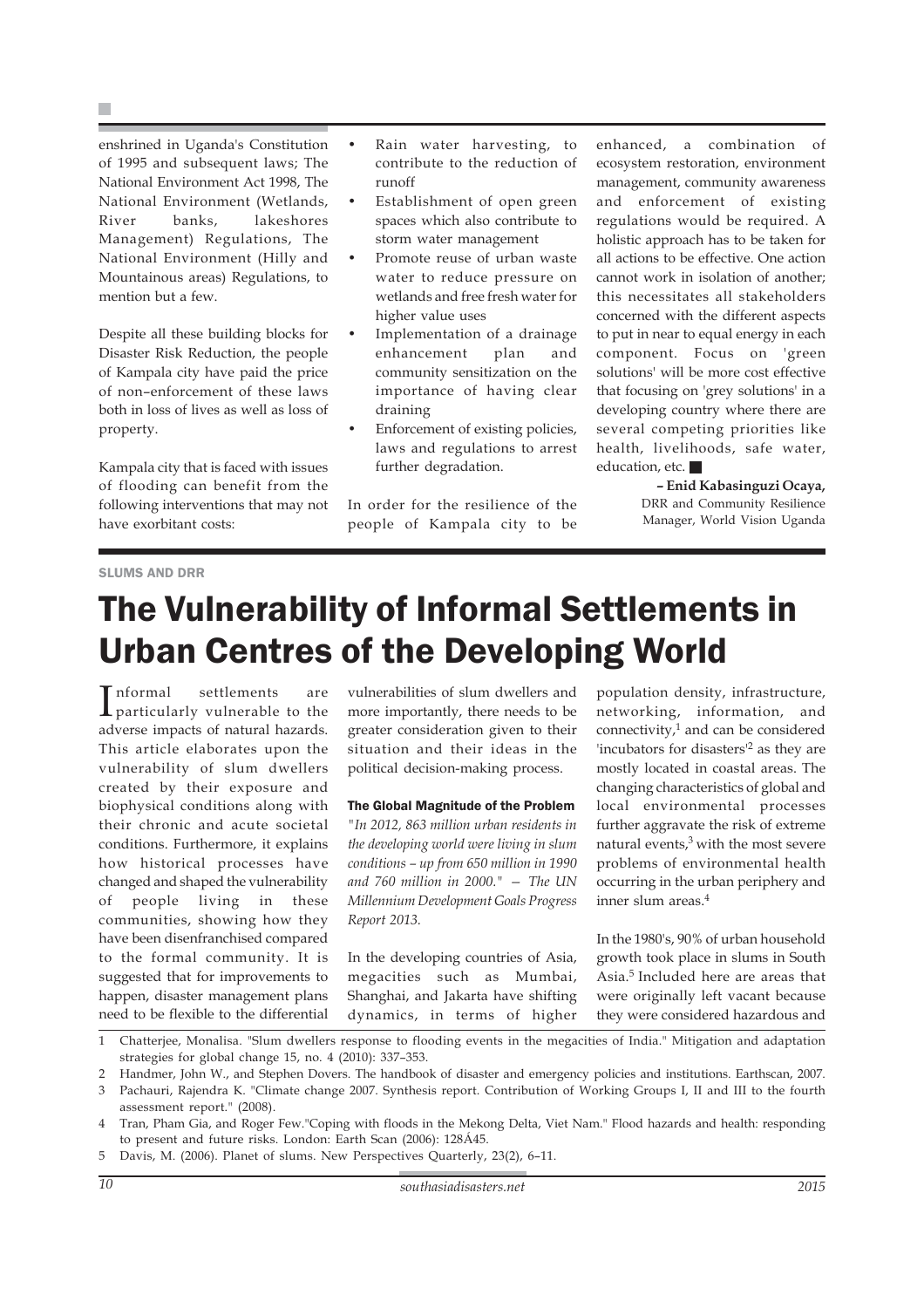

prone to flooding, landslides and industrial pollutants; areas which are now occupied by squatters or informal settlements. Urban growth, whether planned or unplanned, was seldom used as a way to reduce disaster risk in disaster management plans.6 In the last decade, the Government of India has brought about a paradigm shift in the approach to disaster management by embedding disaster mitigation into the development process.<sup>7</sup> Here, the emphasis is that *disaster can affect development as much as development can affect disaster.*

This was clear in the aftermath of the 2001 Gujarat earthquake. The direct losses (human lives, private property, health/education assets, etc.) and indirect losses (export/import, industry/services output, health hazards, etc.) affected over 180,000 lives and cost over Rs. 284,299 million, proving that disaster and development cannot be viewed in isolation of each other.<sup>8</sup> Chatterjee warns that marginal population groups in megacities suffer more negative consequences from increasing global processes and do not benefit from disaster risk mitigation strategies adopted by national and local governments. The magnitude of this issue will only increase, with an additional 500 million people estimated to be living in 7,000–12,000 urban settlements by 2060.<sup>9</sup> Clearly, this pertinent issue needs further attention.

The Vulnerability of Informal Settlements Vulnerability can be driven by *exposure and biophysical conditions,* such as the locations of informal settlements in low–lying and disaster–prone areas, or *chronic and* *acute societal conditions,* such as limited or no access to political and economic resources because of the illegal status of many slum dwellers.10 The term "biophysical" suggests that there are physical components associated with the nature of a hazard and biological and social components associated with the resulting properties of the affected system. Concerned in this approach is to measure the ultimate impacts experienced by a system as a result of an encounter with a hazard. Slum dwellers, especially, suffer disproportionately from varying degrees of physical risk and social vulnerability than residents living in the formal economy.<sup>11</sup>

Using India as an example, the geomorphological vulnerability can be attributed to the fact that 57% of the landmass is prone to earthquakes and 40 million hectares (12%) is prone to flooding. Furthermore, 8000 kilometers (9%) of coastline is prone to cyclone, increasing the country's *exposure and biophysical condition*. This has implications for the differential population densities along the coast – the co-location of dense human settlements with potentially devastating natural and technological hazards can lead to an increase in disasters.

Informal settlements in these urban areas are particularly vulnerable to flooding, land subsidence, heat waves, and increased health risks.<sup>12</sup> Sharma and Tomar reason that this vulnerability is an inevitable and evident risk faced by emerging cities

6 Wamsler, Christine. "Mainstreaming risk reduction in urban planning and housing: a challenge for international aid organisations." Disasters 30, no. 2 (2006): 151–177.

<sup>7</sup> Government of India, Ministry of Home Affairs. "Disaster Management in India." (2005).

<sup>8</sup> Kumar, Santosh, and Chaturvedi, Shekher. "The Formulation of District Disaster Management Plan." National Institute of Disaster Management. http://nidm.gov.in/PDF/modules/DDMP.pdf. (accessed May 16, 2014).

<sup>9</sup> McGranahan, Gordon, Deborah Balk, and Bridget Anderson. "The rising tide: assessing the risks of climate change and human settlements in low elevation coastal zones." Environment and Urbanization 19, no. 1 (2007): 17–37.

<sup>10</sup> Burton, Ian. The environment as hazard. Guilford Press, 1993.

<sup>11</sup> Gall, Melanie. "Social dynamics of Unnatural Disasters: Parallels between Hurricane Katrina and the 2003 European Heat Wave." Dynamics of Disaster (2011): 159–172.

<sup>12</sup> Baker, Judy L., ed. Climate change, disaster risk, and the urban poor: cities building resilience for a changing world. World Bank Publications, 2012.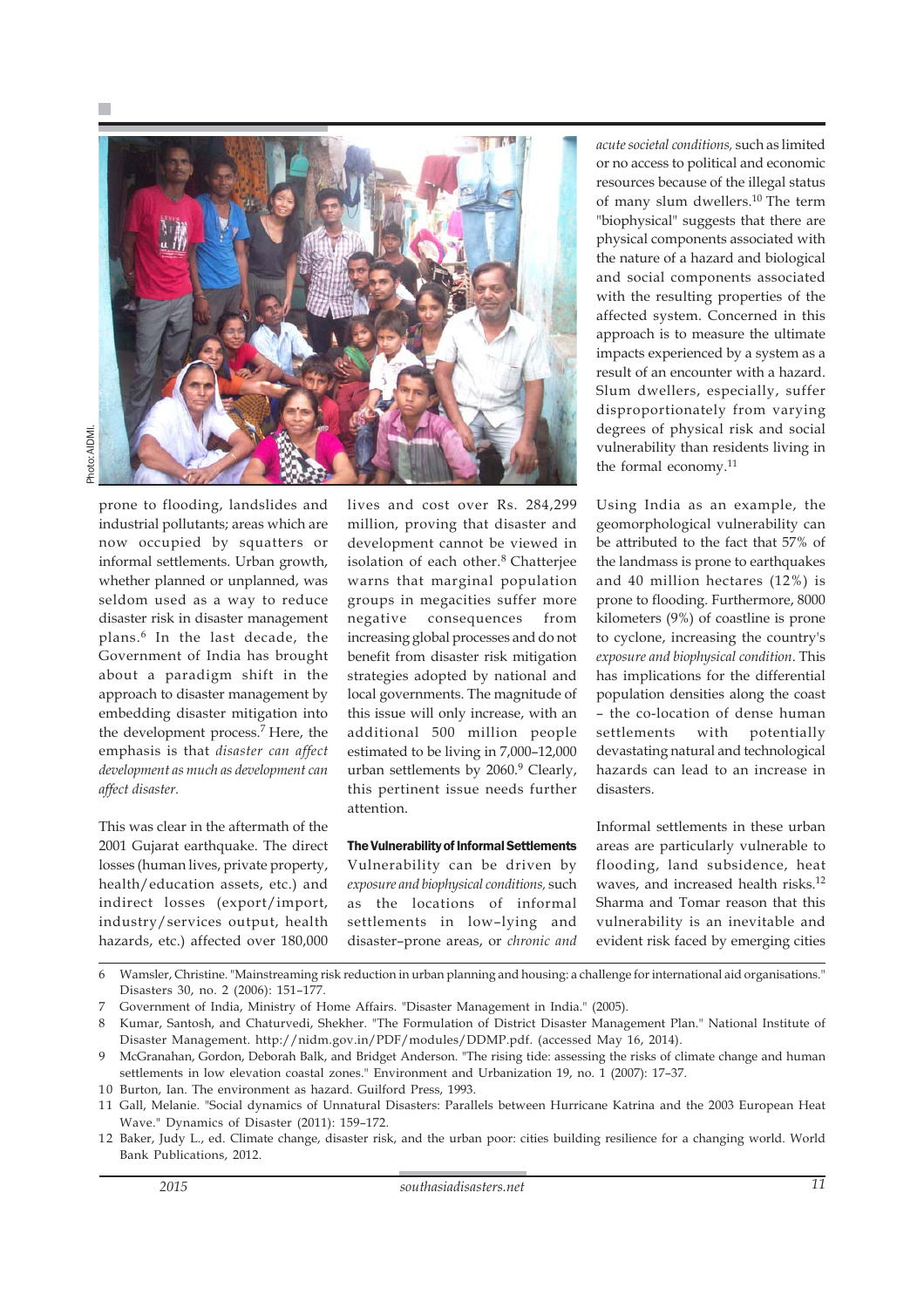in India; the increase in drought from climate change causes the increase in seasonal migration to urban areas.<sup>13</sup> Furthermore, a lot of the coastal megacities are developed on reclaimed land, and the filling of the marshy areas in one location shifts water to low lying areas, where many informal settlements are commonly located.

In terms of *chronic societal conditions,* public flood mitigation funds are more likely to be used in large scale risk–reduction policies that benefit the formal economy, $14$  and slum dwellers typically do not receive suggestions and consultancies from urban planning and development institutions to adapt hazard risk reduction techniques in building design.15 16 As such, varying degrees of power relations are exhibited through historical social processes between the two groups (formal and informal), $^{17}$  showing that disaster management in slums is part of a larger development problem in megacities of developing countries.

Vulnerability may also be centuries in the making — societal and destructive agents co-produce and are embedded in natural and social systems as unfolding processes over time. The aftermath of a disaster strike is a process of coming to grips with history. In colonial India, the refusal of the Raj to provide minimal water supplies and sanitation to urban Indian neighbourhoods was parallel to its housing policies, which outlined the building of profitable, but often overcrowded and unsanitary, tenements that are still home to millions of Indians today.

At the time of independence in 1947, slums in India accommodated marginal communities like laborers and construction workers, refugee immigrants from East and West Pakistan, and low caste communities.18 Over the decades, slum settlements have increased and changed to include diversity in their sociocultural background (region, caste, language, and religion) and economic characteristics (type of occupation, sector of employment and income). Davis describes it in his book, 'Planet of Slums', that *housing is a verb* — the urban poor must solve complex equations in order to optimize housing cost, tenure security, quality of shelter, transportation to work, and often, their personal safety. Since informal communities are heterogeneous communities, the different sociocultural and economic factors and characteristics contribute to determining the level of vulnerability each household suffers.

Thus, developing post–disaster support networks require the consideration of historical understanding, perceptions of coping abilities in each particular time and location, and the sociocultural characteristics of each household's vulnerability or resilience.<sup>19</sup> This helps address not just the political question of *why* a disaster happens, but also *how* the resilience or vulnerability of a community was rendered. However, caution needs to be taken when distinguishing between historical *understanding* and historical *acceptance* of the conditions of vulnerability.

#### Concluding Remarks

Today's disaster risk and mitigation management needs to shift the model of thinking from dealing with the symptoms to dealing with the historical root causes.16 It can be argued then that current disaster management institutions and policy processes in India have significant knowledge gaps on longer–term strategic policy development for informal settlements. As shown, informal settlements have differential vulnerabilities that increases their risks during natural disasters compared to the formal sector.

If urban development strategies are to be incorporated in disaster management plans, the local affected populations *need* to be incorporated as key stakeholders in the formal epistemic and political processes and the plans need to be flexible to the differential vulnerabilities. These are only the first steps of addressing a huge knowledge gap in the disaster management strategies not only in India, but in marginal populations of megacities around the world. Further neglect of this already neglected population will prove to be not only costly, but will bring the global community further away from international and local population health and livelihood goals.

> **– Jessica Yu,** McMaster University, Canada.

*The content of this article is a continuation of the research that I've done for my courses in the Master of Science in Global Health program at McMaster University and Maastricht University.*

1 3 Sharma, Divya, and Sanjay Tomar. "Mainstreaming climate change adaptation in Indian cities." Environment and Urbanization 22, no. 2 (2010): 451–465.

14 Arunachalam, B. "Drainage problems of Brihan Mumbai." Economic and Political Weekly (2005): 3909–3911.

- 17 Hilhorst, D. J. M., and G. E. A. Bankoff. "Introduction: mapping vulnerability." (2004).
- 18 Planning Commission I, "First five year plan." (1951).
- 19 Henderson, Kathryn. "Mind maps, memory and relocation after Hurricane Katrina." Dowty, Rachel A. und Barbara L. Allen (Hg.), Dynamics of Disaster. Lessons on Risk, Response and Recovery, S (2011): 77–96.

<sup>15</sup> Quarantelli, E. L. "Urban vulnerability to disasters in developing countries: managing risks." Building safer cities: the future of disaster risk (2003): 211–232.

<sup>16</sup> Wisner, Ben. "Marginality and vulnerability: Why the homeless of Tokyo don't 'count' in disaster preparations." Applied Geography 18, no. 1 (1998): 25–33.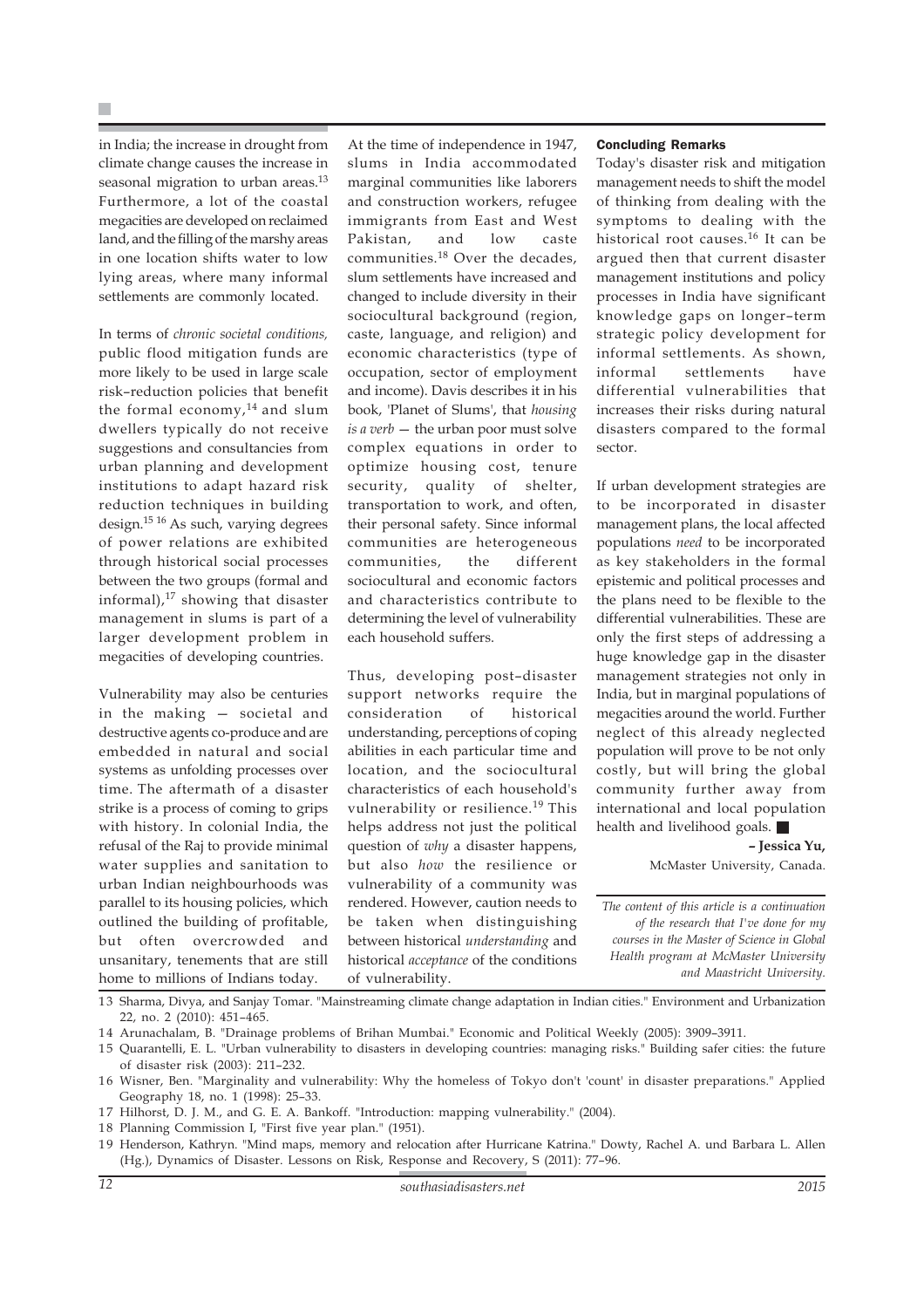#### LEADERSHIP AND DRR

### The Humanitarian Leadership Academy

*Empowering People Around the World to Prepare for and Respond to Crises in their Own Country*

Humanitarian crises are becoming more frequent, widespread and complex. Globally, 2014 figures indicate that over 58 million people – the highest number to date – were reportedly forced to flee from violence or persecution, while an estimated 107.3 million people were affected by disasters caused by natural hazards.

While humanitarian action has become increasingly organised, interconnected and diverse, numerous international studies have shown the humanitarian sector today is still not fit for purpose. It lacks enough qualified and professional staff and existing humanitarians have little or no prospect of a defined career path. The 'humanitarian system' is not very flexible, does not allow us to cope adequately with the complex challenges we face, and does not provide us with the best possible information for how to respond to crises. In addition, it often fails to recognise the skills and expertise that already exists in local communities. This can mean responses to crises are weakened, and inappropriately resourced, with tragic consequences.

The Humanitarian Leadership Academy is an ambitious initiative to reduce the impact of future disasters by planning and preparing now. Prepared and connected communities will be developed and supported by the Academy through the training of the next generation of humanitarian leaders and responders in disaster prevention and management; the spread of best practice and knowledge; and, the promotion of excellence at all levels of the sector.

Collaboration is at the heart of meeting the challenge at the scale that the Academy is aiming towards. The Academy will collaborate with partners to provide learning and development products and services for individuals and organisations. We'll find the best examples of local, national and international knowledge and innovation and translate it and make it available for other communities and organisations to use in their context.

The Academy recognises that the issue with humanitarian capacity building is not necessarily a lack of quality humanitarian training, which often already exists, but globally recognised standards and training accessible for local first–phase responders. The Academy will therefore focus on sustainable, costeffective and efficient channels for conveying locally appropriate, quality–assured knowledge and best practice to humanitarians all over the world.

In the next five years ten training centres across Asia, Africa, Latin America and Europe will be established, with the Philippines amongst the first locations. By 2020, the Academy will have reached 100,000 members of local, regional and national organisations and communities, spanning 50 countries, with quality learning and development products and services.

An online digital platform will be built to provide responders around the world with access to quality courses, training tools and materials, translation and information search engine type facilities. 100 best practice case studies on disaster programming and capacity-building initiative will also be shared and showcased.

We will draw on the experience of the corporate sector, learning professionals, academia, international institutions, the UN, the Red Cross/Red Crescent movement and NGOs from across the globe. This will place continued emphasis on strengthening local organisations in vulnerable crisis-affected countries to respond effectively to disasters in their own areas.

Through partnerships, the Academy will work to ensure the learning products are externally accredited, cost-effective and sustainable, and can be delivered by the most efficient channels to maximise knowledge sharing — from face-to-face teaching to e–learning.

Ultimately, local, national and regional organisations and communities can provide the earliest, most informed and sustainable responses. We envisage a world where people respond to crises in their own countries, and the Humanitarian Leadership Academy has been set up to help make this happen.

#### **– Laura Jump,**

Head of Business Development for the Humanitarian Leadership Academy, Save the Children UK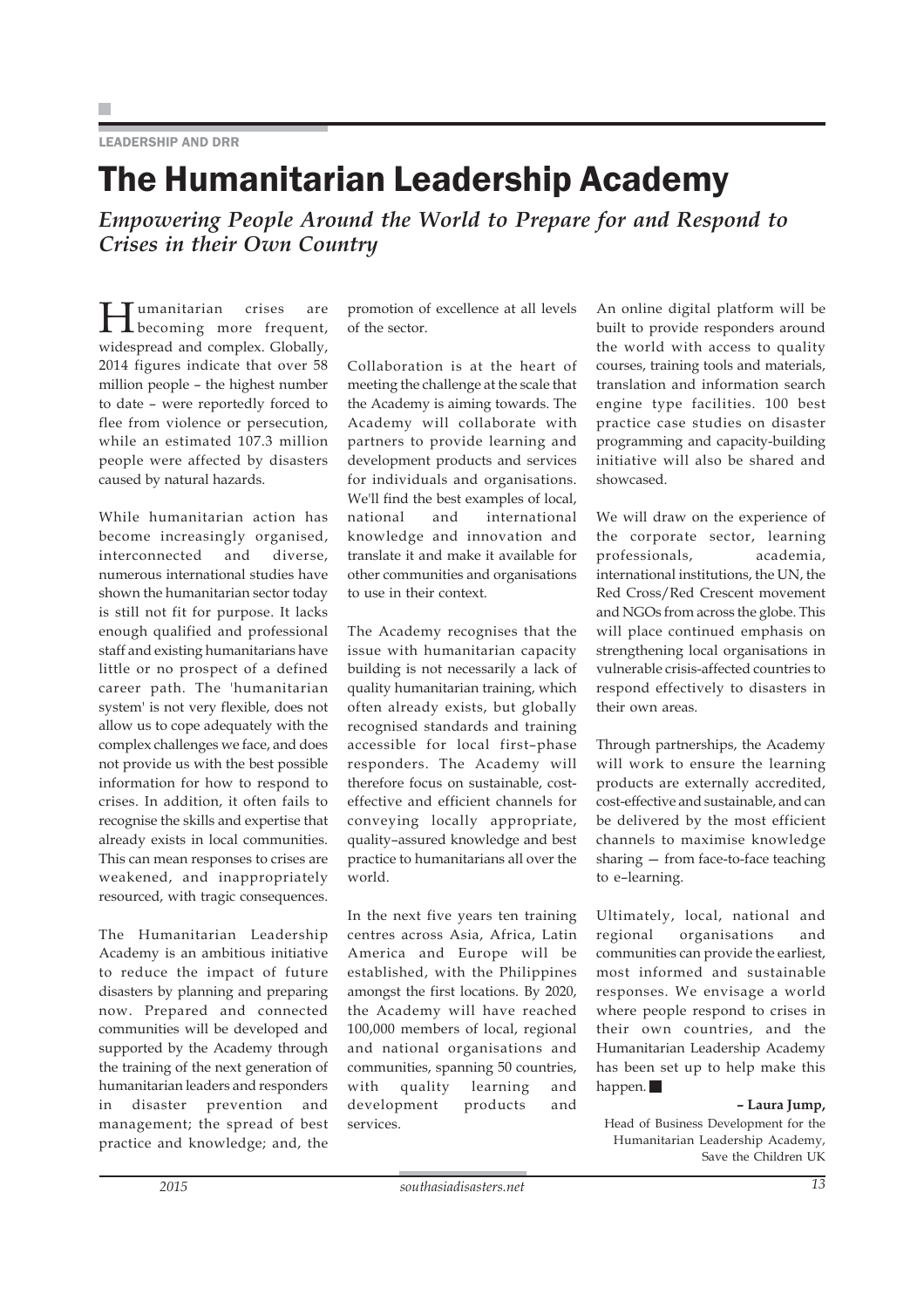#### NEW PERSPECTIVES

### Looking Forward with Hindsight

*Building on two decades of Duryog Nivaran's work to launch focused action in South Asia during the first three years of SFDRR Implementation*

This request and my recent re<br>
engagement with key leader workers of Duryog Nivaran have set me thinking back 18 years to my first encounter during DN's partnership with ADPC, one of the founder members, in planning the launch of the first regional CBDRR course in Asia which was held in March 1997. Certainly LARED and Practical Action deserve kudos for spawning regional clones in DN in South Asia and Peri Peri in Africa, each of whom have developed deep roots and made their distinct mark in their respective continents.

DN has in these two decades has seen its alternative view go mainstream and impact governments of the region and find echoes in SFDRR. DN has engaged and shaped South Asian policy dialogue, done in-depth analytical work in its South Asia Disaster Reports whose advocacy has had focused impact, and deep engagement and impact with South Asian/Asian institutions and mechanisms that emerged later, the SAARC DM Center, the SAARC DRR Framework and Road Maps, the expanded Asia Partnership for DRR (IAP), the Asian Ministerial Conferences, and shaped the voluntary commitments made by civil society and women's groups in 2012 and 2014 AMCs. Together with its sister network ADRRN, born a few years later in 2002, it helped birth GNDR, the global CS movement on DRR in 2007 and decisively shaped its growth, governance and reach.

All of this wider impact is anchored in the work of its member organizations and dedicated practitioners who, deeply rooted in their communities, districts and 1 (27 f, g and h; 30 b, j and p; 33 a, d and i) 2 Edited version of section 36 a

countries have been practical wise and farsighted in working on issues of concern to the most vulnerable, (a) participation and voice in local risk and development governance, (b) community engagement with local and Sub national government, (c) building resilience of livelihoods, (d) women's empowerment and leadership and (e) microfinance and insurance. Kudos to the members, DN founders and leaders over these last two decades.

Advancing HFA's cautious approach, SFDRR rightly recognizes four levels of action for impact for each substantive priority; validates the role of major constituency groups in not just advocacy and monitoring, but partnerships in implementation with leadership exercised by civil society and its "vulnerable" sections; and recognizes the need trans boundary regional action. These three are the pivots of the SFDRR mandate for DN to base and design its role in working with Governments, other stakeholders and their organizations in advancing focused action on SFDRR in each South Asian country and at the South Asian regional level.

DN should consciously choose focused areas building on its members substantive strengths, and past track record (a) to (e) above, cautiously adding new areas of interest and preferably existing capacity of at least one member in a leadership role. These contribute directly to SFDRR global targets 4 and 5 and are well aligned with priorities 2, 3 and 4 and specific sections therein $1$ (see box – *consider putting full or edited text of the relevant targets and sections in a box*). DN should help realize the full power of the newly mandated 'role of civil society stakeholders' by



looking at and supporting implementation of earlier AMC commitments for civil society and women's major groups, empowered by the new mandate to 'contribute to public awareness, provide knowledge and pragmatic guidance, engage in development and implementation, and advocate for an all of society, inclusive DRM which strengthen synergies across groups'2 ( SFDRR sect 36a).

When supporting implementation of SFDRR, let us not start from a clean slate. Let us revive and revise earlier regional and national roadmaps developed during the HFA Implementation decade, and infuse new life and energy into their continued implementation. So too this will require new energy and systematic, deepened engagement for DN with national CS networks in South Asia that have come into being in this last decade. And work at the province/state ad district level, supporting CSO forums and networks and engaging with governments at these levels. These are challenging tasks and difficult to achieve, but let us not shirk from them, instead setting the pace in the first of the five three year periods of implementation.

And finally this will require mature building of DN internal capacity and membership structures, greater reliance on organizational membership and partnership with national CSO networks, clearer articulation of rights and responsibilities, and constructive alliance building with other regional and global networks. But this is the subject of another longer piece for another day. **– Loy Rego,**

MARS Practitioners Network, India and Duryog Nivaran Fellow Traveler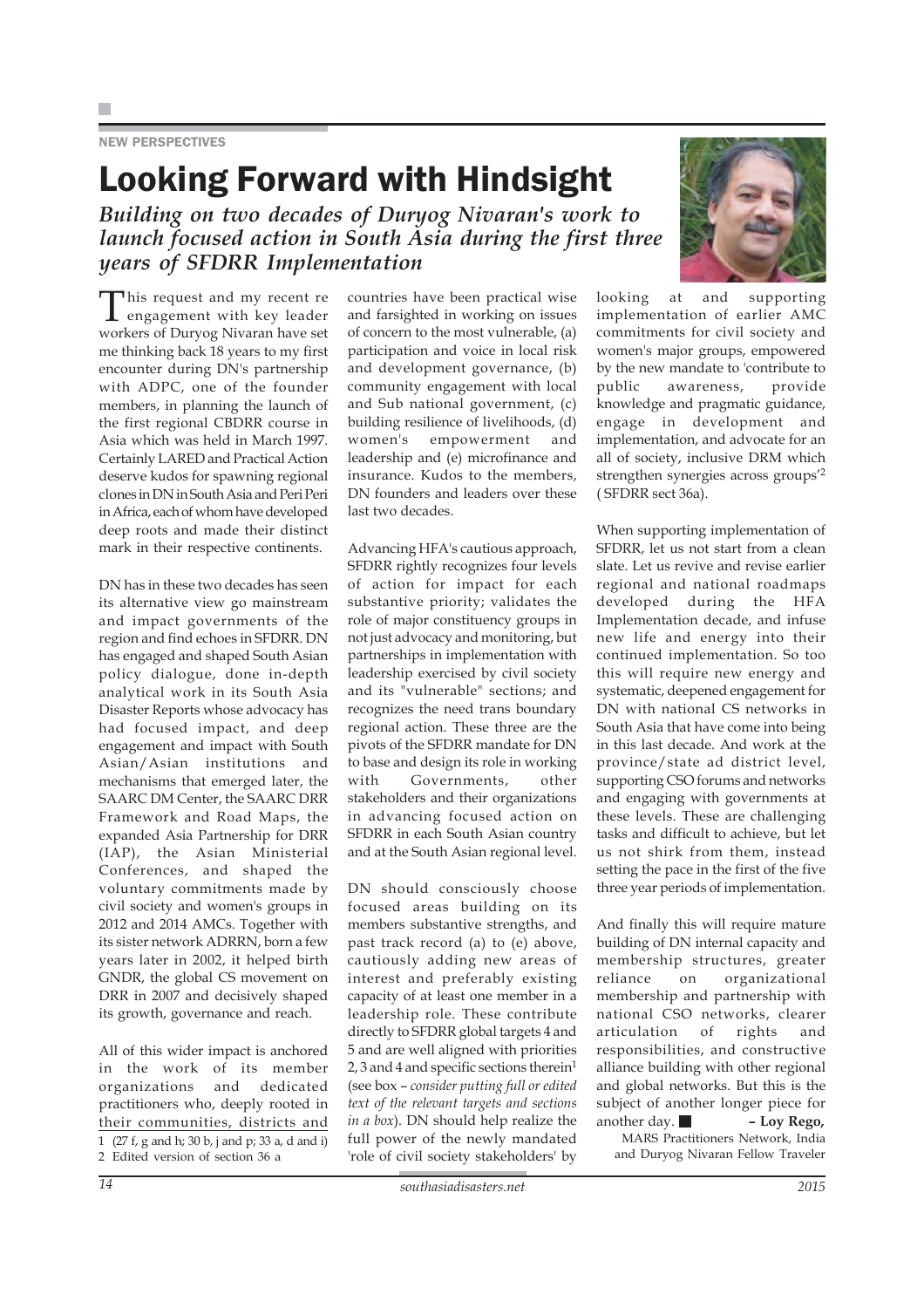#### **NEW CHALLENGES**

## A New Reality: Drought Situation in Brazil

The first decade of the 21<sup>st</sup> century<br>was the warmest since 1850, when more precise climate measurements started. This unprecedented increase in the temperature is one of the reasons that explains a higher incidence of extreme climatic events hitting the whole world. Particularly in Brazil, an increasing population coulped with a steep (268%) rise in the incidence of disasters during the first decade of the 21st century, has been responsible for killing hundreds and for displacing thousands.

Due to the rapid increase in the incidence of natural disasters in Brazil in the past few years, the government created the National Center for Risk and Disaster Management in 2012. It was also followed by the launch of the National Plan for Risk Management and Disaster Response, which intended to add BRL 18.8 billions in joint actions related to disaster mitigation until 2014. This plan was divided in four main cores: prevention (BRL 15.6 billions), mapping (BRL 162 millions), monitoring (BRL 362 billions), and response (BRL 2.6 billions).

Between 1980 and 2010, of all the people killed by disasters in Brazil, the least percentage of casualties can be attributed to droughts (behind, for example, floods, storms and mass movements). However, the greatest number of people have been affected by droughts (68,4% of reported affected people). In 2012, the Brazilian semiarid region experienced the worst drought of the last 30 years and more than 50% of the Northeast municipalities declared a state of emergency.

#### The Brazilian 'Drought Polygon'

Apart from having the second longest river in the world(the Amazon), Brazil is also home to a variety of

climatic subtypes: while in Amazon region the Equatorial climate allows rainfalls throughout the year, the Semiarid climate in the Northeast is less generous to its people – especially in the zone called "Polígono da Seca" (Drought Polygon), where rainfall is scarce and erratic.

Although the climate is tough, it does not mean that society cannot overcome its consequences and adapt itself. The drought in Drought Polygon is a natural cyclic phenomenon and, as so, predictable and possible to monitor. Added to this, the implementation of appropriate techniques would ensure the livelihood security of its inhabitants.

But the northeast region of Brazil historically suffers from social inequality and poverty and features the worst socioeconomic indicators in the country. A "Drought Industry" has been developed there, which means that some politicians and some people of the ruling class seize the region's tragedy, using it as an excuse for their own advantage and misappropriating government subsidies.

#### Handling the drought

As the drought is an ongoing event in the northeast, the government acts on it through two main ways: 1) Assurance of a proper hydraulic structure and 2) Human rights promotion, once the drought is chronic and continuously represent a threat for the socioeconomic development of the region – and, ultimately, of the country itself.

As for the federal multi-annual plan, being a sensitive matter in the context of Brazil, the topic of drought is included both in the Food and

Nutrition Security Program, under the world-renowned 'Brazil Without Extreme Misery Plan', and in the 'Water Supply Program.'

Besides the government initiatives, national and international aid institutions also develop activities in the northeast region aiming to improve the communities' resilience and reduce the risks from drought. In these communities, the main goal is to mitigate the effects of drought and create alternatives ways for its people to earn a living. Usually it is done through simple methods, which do not require high-tech solutions and which involve the community towards the objective.

#### São Francisco River Diversion

As a solution for the adverse reality faced by the Brazilian Northeast, it was developed as a project for the diversion of the São Francisco River – fourth longest river in South America, it lies entirely in Brazil and is known as "the river of national integration".

Expected to finish by the end of 2015, the project is considered one of the 50 largest infrastructure constructions running across the world. It is the biggest government initiative towards water resource policy and intends to ensure water security for more than 390 municipalities in the northeast.

Nonetheless, the project divides opinions: São Francisco is a very distinguished Brazilian river -mainly due to its importance to biodiversity maintenance and utility in transport -and those who oppose to the project believe that it is an exceedingly expensive investment, incapable of meeting the inhabitants' real needs. **– Ana Carolina Richter,** AIDMI